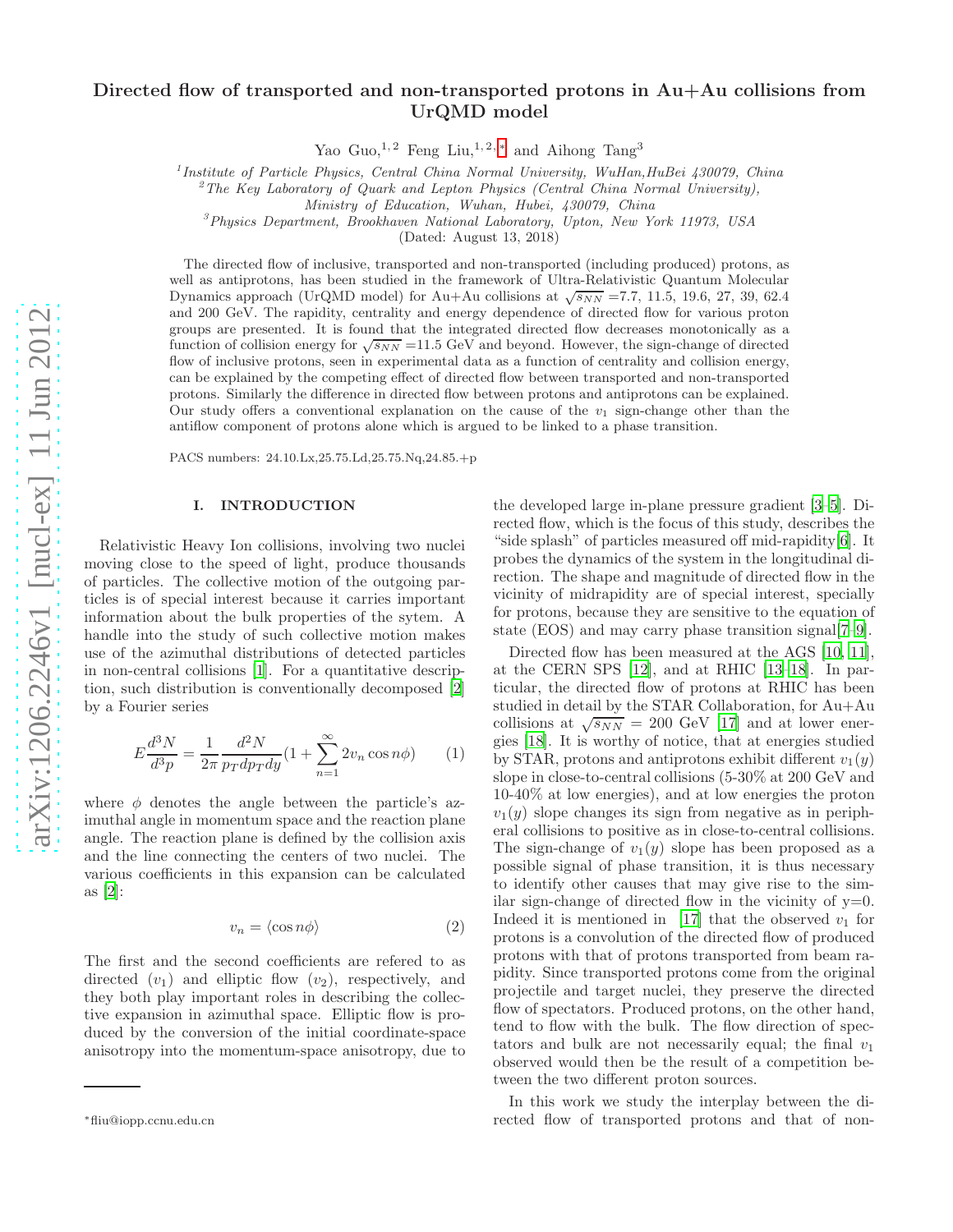

<span id="page-1-0"></span>FIG. 1: Particle production in a string-excitation scheme in UrQMD. White circles, black circles and gray circles stand for initial quarks, produced quarks and produced antiquarks, respectively. In case (1), no quark pair is created. In case (2), one diquark-antidiquark pair and one quark-antiquark pair are spontaneously created in the color flux-tube between the initial quark and the initial diquark. In case (3), similarly, two quark-antiquark pairs and one diquark-antidiquark pair are created, and one meson is produced.

transported protons, within the framework of the Ultra-relativistic Quantum Molecular Dynamics model (UrQMD) [\[19](#page-4-2)]. Note that although  $v_1(y)$  calculated with UrQMD does not reproduce the measurement from Au+Au collisions at  $\sqrt{s_{NN}}$  = 200 GeV, as already pointed out in [\[17](#page-4-1)], the study of the contributions from transported and non-transported protons to the overall proton  $v_1$  can offer insights into the competing dynamics which lead to the final observation of the sign of  $v_1(y)$ and its slope in the vicinity of midrapidity.

## II. TRANSPORTED AND NON-TRANSPORTED PARTICLES IN THE URQMD MODEL

UrQMD is a microscopic transport model based on the covariant propagation of all hadrons along classical trajectories in combination with stochastic binary scatterings, color string formation and resonance decay. This microscopic transport model describes the phenomenology of hadronic interactions at low and intermediate energies  $(\sqrt{s}$  < 5 GeV) in terms of interactions between known hadrons and their resonances. At higher energies( $\sqrt{s} > 5$  GeV), the excitation of color strings and their subsequent fragmentation into hadrons dominates the multiple production of particles in the UrQMD model [\[19](#page-4-2)].

Fig. [1](#page-1-0) schematically sketches the exitation and subsequent fragmentation ( $\sqrt{s} > 5$  GeV) of a baryon-string [\[19\]](#page-4-2): In the first case, shown on top of the figure, the exitation energy is too low to produce new quark pair(s), and there is only one baryon A in the final state. In the

second case, one diquark-antidiquark pair and one quarkantiquark pair are created. One of the initial quarks (white circle) combines with a newly produced diquark (black circles) to form the baryon B, the newly produced anti-diquark (brown circles) combines with a newly produced anti-quark to form the antibaryon C, and the newly produced quark together with the initial diquark form another baryon D. The third case is similar to the second one, and it shows the produced baryons and a meson. At the end baryon A has three initial quarks (3 iq, where iq stands for "initial quark"), baryon D and H each have two initial quarks (2 iq), baryon B has one initial quark (1 iq), and baryon G has zero initial quark (0 iq). The two anti-baryons (C and G) each have zero initial quark (0, iq). The more initial quarks can be found in a particle, the more initial information that particle carries. By tracing the number of initial quarks in a particle, we classify particles as produced or transported particles. In this article, baryons with three initial quarks are regarded as transported baryons, and all other baryons that have at least one produced quark are regarded as non-transported. A particular subgroup of the latter are the produced baryons with zero initial quarks. Produced baryons should be similar to anti-baryons in many respects as both groups are made of produced quarks.

After the process of fragmentation excitation of baryon-strings, baryons produced (mostly unstable baryons) are subject to multiple scatterings. When the energy of a binary collision is lower than 5 GeV ( $\sqrt{s}$  < 5 GeV), there will be no strings involved and there are no new quark pairs produced. During this process the unstable baryons do decay but the number of constituent quarks does not change. For example, in the case of a Λ decay into a proton and a pion, one can still identify how many quarks in the daughter proton are originated from initial quarks by tracing the quark constituent of its parent,  $\Lambda$ .

#### III. ANALYSIS AND RESULTS

Fig. [2](#page-2-0) shows the rapidity distribution of protons and anti-protons for Au+Au collisions at  $\sqrt{s_{NN}}$  = 11.5 GeV and 200 GeV, calculated with the UrQMD model. The selection on centrality (10%-70%) and transverse momentum  $p_T$  (0.4−1 GeV/c) are chosen to match those used in [\[17\]](#page-4-1). The distribution of transported, non-transported, and produced protons are drawn separately. As expected, the transported protons peak at beam rapidity and the produced ones, at midrapidity. Not surprisingly, the distribution of produced protons is similar to that of anti-protons (to first order), and the remaining difference comes from their separate production mechanisms . For example, for each produced baryon there is an accompanying anti-baryon produced but that statement is not necessarily true for anti-baryons. In addition, antiprotons are subject to annihilation while protons are not. The transported (produced) protons accounts for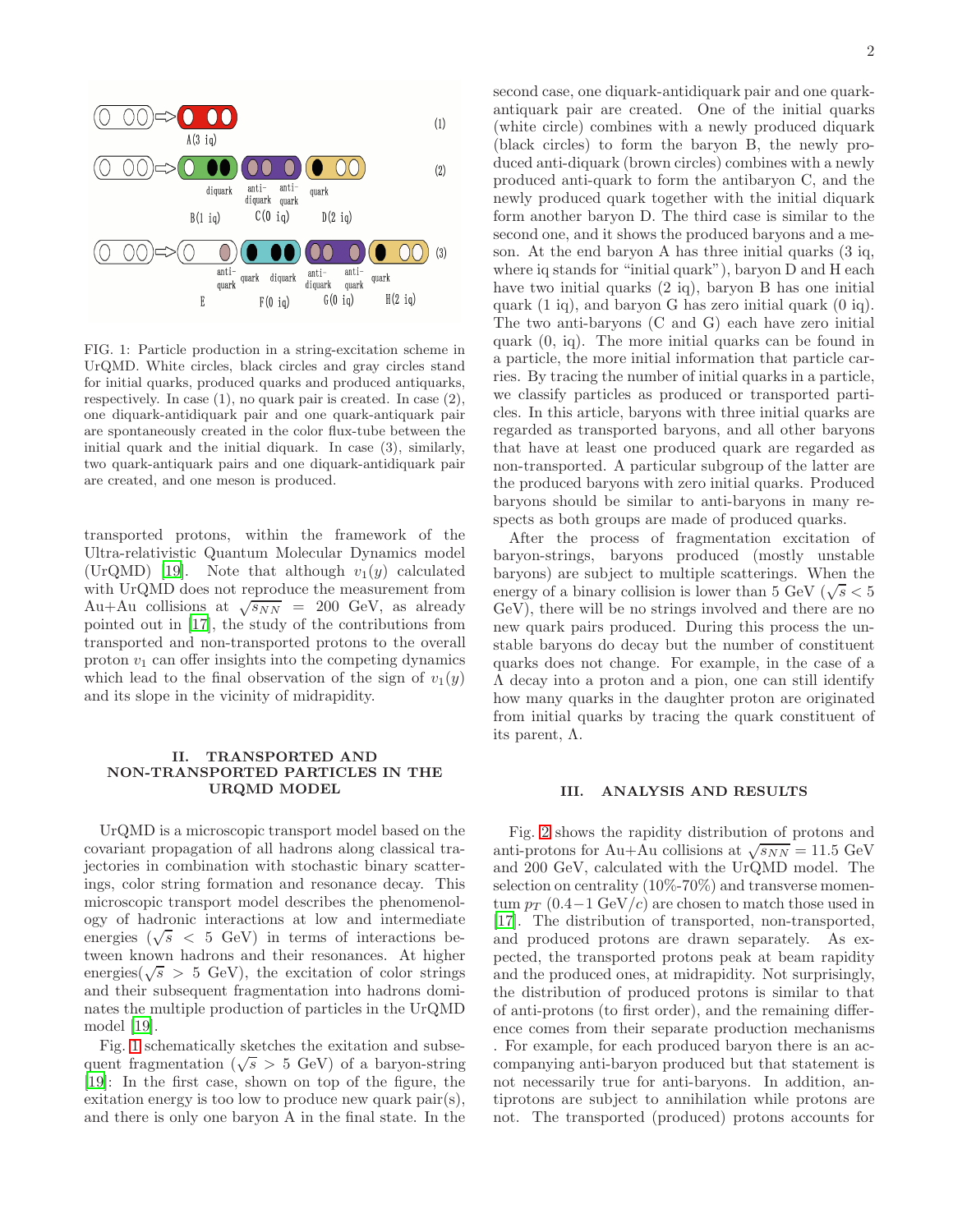

<span id="page-2-0"></span>FIG. 2: UrQMD simulation of rapidity distribution of inclusive, transported, non-transported, produced, and antiprotons. The simulation is made for 10%-70% central Au+Au collisions collisions at  $\sqrt{s_{NN}} = 11.5$  GeV (left) and 200 (right) GeV.



<span id="page-2-1"></span>FIG. 3: Rapidity dependence of  $v_1$  for protons and antiprotons in Au+Au collisions at  $\sqrt{s_{NN}} = 11.5$  GeV for centrality 10%-70%, from UrQMD calculation. See text for explanation on individual protons groups.

 $12\%$  (2.1%) of inclusive protons at 11.5 GeV, and 0.91% (50%) at 200 GeV. The baryon stopping effect is seen at both energies. At midrapidity, transported protons dominate over produced protons at 11.5 GeV, while at 200 GeV, the opposite is true. Note that the sum of the yield of transported and produced protons does not give the inclusive proton yield because some of the protons can be regarded neither as transported nor produced. Those are protons that have 2 or 1 initial quarks, and they account for a large fraction of the total number of protons. By definition the inclusive proton yield is a sum of transported and non-transported proton yields.

To illustrate the effect of the mixture of initial and produced quarks on the shape of  $v_1(y)$  Figure [3](#page-2-1) shows  $v_1(y)$ 



<span id="page-2-2"></span>FIG. 4: The  $v_1$  slope as a function of centrality for protons and anti-protons for Au + Au collisions at  $\sqrt{s_{NN}} = 5$  11.5 (left) and 200 (right) GeV, calculated with the UrQMD model.

plotted for all proton (antiproton) groups for Au+Au collisions collisions at  $\sqrt{s_{NN}} = 11.5 \text{ GeV}$ . It is seen that for transported protons (3 iq), the  $v_1(y)$  slope is positive at midrapidity. With the replacement of even only one initial quark by a produced quark, as shown by the case  $(2 \text{ iq})$ , the  $v_1(y)$  shape becomes extremely flat at midrapidity. As more initial quarks are replaced, the  $v_1(y)$ slope changes sign to negative and continues to decrease monotonically with descreasing number of initial quarks. For produced protons (0 iq), the sign of the  $v_1(y)$  slope agrees with that of antiprotons as expected because both are produced particles. The  $v_1(y)$  of inclusive protons is a convolution of  $v_1(y)$  and the relative yields of each individual proton group. For clarity, the figures shown below do not display the two intermediate proton groups (1 iq and 2 iq groups).

In Fig. [4](#page-2-2) we present the centrality dependence of  $v_1(y')$ slope at midrapidity in Au+Au collisions at  $\sqrt{s_{NN}}$  = 11.5 GeV and 200 GeV, for transported, non-transported, produced, and inclusive protons. The slope for antiprotons is also shown for comparison. Here the slope is extracted from the normalized  $(y' = y/y_{beam})$  rapidity distribution, where  $y_{beam}$  is the beam rapidity. Our results are obtained by integrating over transverse momentum  $(p_T)$  from 0.4 to 1.0 GeV as done in [\[17\]](#page-4-1). At 11.5 GeV, as the overlap between colliding ions range from central to peripheral, the  $v_1(y')$  slope of transported protons increases rapidly, reaches a maximum at ∼20% centrality and then decreases. The opposite trend is seen for produced protons. The slope of  $v_1(y')$  extracted from non-transported protons is negative in most centralities, ranges between positive and negative values, as non-transported protons also include intermediate proton groups other than produced protons. The  $v_1(y')$  slope of inclusive protons is the result of competing effects from directed flow between transported and non-transported protons. Because the yield of non-transported protons dominate over that of transported protons, in periph-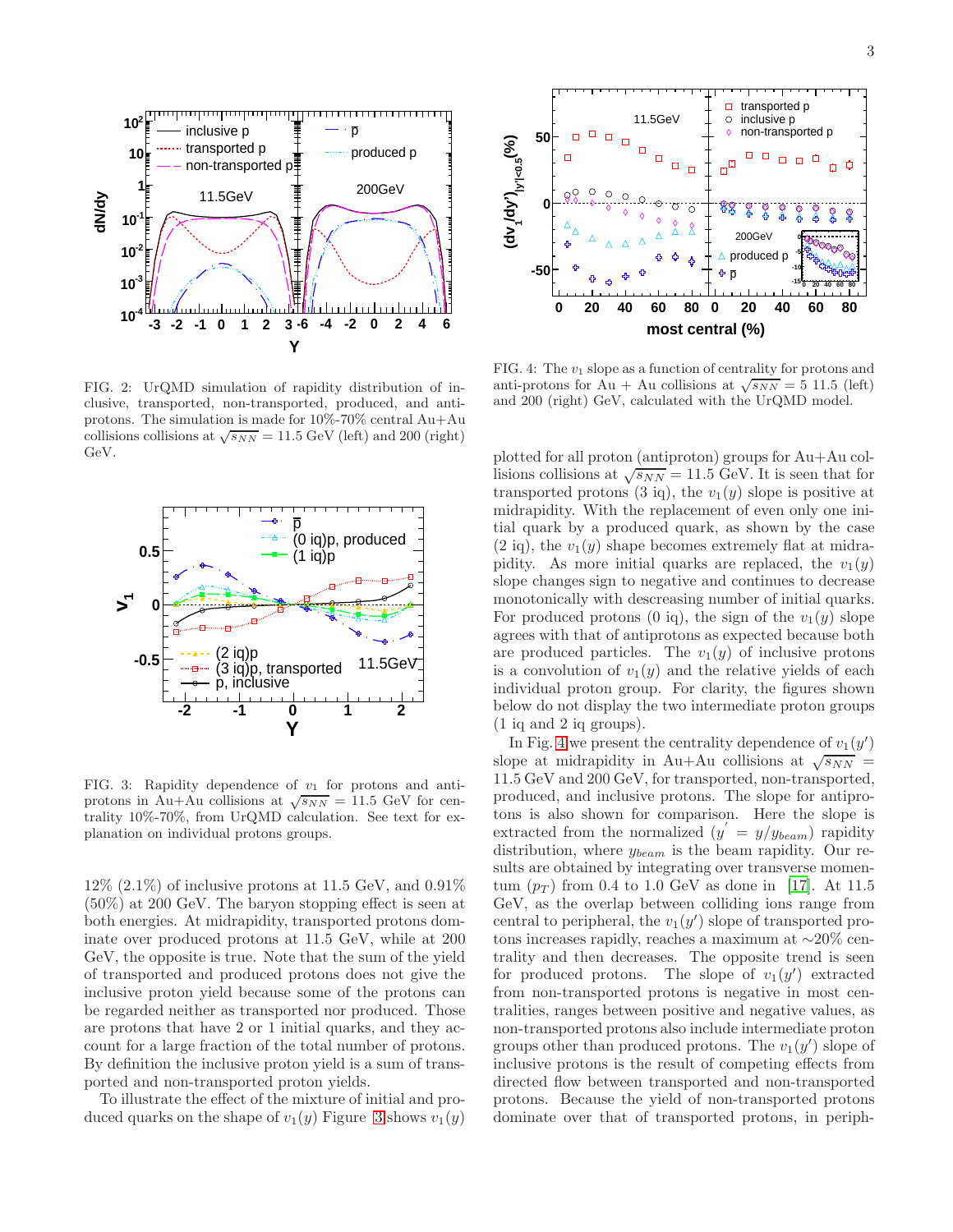

<span id="page-3-11"></span>FIG. 5: UrQMD calculation of protons' and anti-protons' v<sup>1</sup> slope  $\left(\frac{dv_1}{dy}'\right)$  around mid-rapidity  $(|y'| < 0.5)$  as a function of incident energy.

eral collisions the sign of the  $v_1(y')$  slope agree with that of non-transported protons. As the centrality decreases, transported proton  $v_1(y')$  slope increases. This effect gradually overcomes the effect of directed flow from nontransported protons and change the sign of the  $v_1(y')$ slope to positive. In most central collisions,  $v_1$  from all groups vanishes due to the symmetrical shape of the collision. This explains the sign change of  $v_1(y')$  seen in data [\[18\]](#page-4-0). Similarly, the trend of the  $v_1(y')$  slope at 200 GeV can be explained with similar arguments. Note that at 200 GeV, the  $v_1(y')$  slopes are negative at all centralities. This can be due to the fact that at 200 GeV the transported proton yield is too small and the overall effect is driven by non-transported protons. For the same reason, a difference between proton and antiproton  $v_1$  is observed as seen in the inset, similar to what is shown in [\[17\]](#page-4-1).

The energy dependence of directed flow for protons and anti-protons is presented in Fig. [5.](#page-3-11) Based on UrQMD calculation, the slopes of  $v_1(y')$  extracted from produced protons are negative and they follow more or less a similar

behavior as the one extracted from antiprotons, while the  $v_1(y')$  slopes for transported protons are all positive. The  $v_1(y')$  slope for inclusive protons is a convoluted effect produced by transported and non-transported protons. It is positive at 7.7, 11.5,19.6, 27 and 39 GeV, decreases monotonically with increasing energy for  $\sqrt{s_{NN}}$  =11.5 GeV and beyond, and becomes negative at 62.4 GeV. The sign change of  $v_1(y')$  slope is also seen in experimental data [\[18\]](#page-4-0), although the energy at which the  $v_1(y')$  slope changes sign is lower (11.5 GeV). These findings suggest that the apparent "collapse" of  $v_1$ , defined by a flat shape of the proton  $v_1(y')$ , or the sign-change of the proton  $v_1(y')$  slope, can be explained by the interplay between transported protons and non-transported protons.

## IV. SUMMARY

Directed flow of inclusive, transported protons and non-transported protons (including produced protons), as well as antiprotons, have been studied with the UrQMD model at RHIC energies. It is found that the integrated directed flow decreases monotonically as a function of collision energy for  $\sqrt{s_{NN}}$  =11.5 GeV and beyond. However, the sign-change of directed flow of inclusive protons, as a function of centrality and collision energy, can be explained by the competing effect of directed flow between transported and non-transported protons. Similarly, the difference in directed flow between protons and antiprotons can be explained. Our study identified alternative cause of the  $v_1$  sign-change other than the anti-flow component of protons alone which is argued to be linked to a phase transition.

### V. ACKNOWLEDGEMENT

This work is supported in part by National Natural Science Foundation of China under Grants 11075060 and 11135011. A. Tang is supported by U.S. Department of Energy under Grants DE- AC02-98CH10886 and DE-FG02- 89ER40531. We wish to thank G. Wang, D. Keane and J. Y. Chen for their valuable comments and suggestions. We thank R. Debbe for English corrections.

- <span id="page-3-0"></span>[1] For a recent review, see : S. Voloshin, A. Poskanzer and R. Snellings, Volume 23, In Relativistic Heavy Ion Physics, Published by Springer-Verlag. Edited by R. Stock. DOI: 10.1007/978-3-642-01539-7. [arXiv:0809.2949.](http://arxiv.org/abs/0809.2949)
- <span id="page-3-1"></span>[2] A.M.Poskanzer and S.A. Voloshin, Phys.Rev.C 58,1671 (1998).
- <span id="page-3-2"></span>[3] J.-Y. Ollitrault, Phys. Rev. D 46, 229 (1992).
- [4] S. Voloshin and Y. Zhang, Z. Phys. C 70, 665 (1996).
- <span id="page-3-3"></span>[5] P. Kolb, J. Sollfrank, and U. Heinz, Phys. Rev. C 62, 054909 (2000).
- <span id="page-3-4"></span>[6] H.Sorge, Phys. Rev. Lett. **78**, 2309 (1997).
- <span id="page-3-5"></span>[7] J. Brachmann *et al.*, Phys. Rev. C **61**, 024909 (2000).
- [8] L. P. Csernai and D. Röhrich, Phys. Lett. B 458, 454 (1999).
- <span id="page-3-6"></span>[9] H.Stocker, Nucl. Phys. A 750 ,121(2005) .
- <span id="page-3-7"></span>[10] P. Chung et al. (E895 Collaboration), Phys. Rev. Lett. 85, 940 (2000).
- <span id="page-3-8"></span>[11] P. Chung et al. (E895 Collaboration), Phys. Rev. Lett. 86, 2533 (2001).
- <span id="page-3-9"></span>[12] C. Alt et al. (NA49 Collaboration), Phys. Rev. C 68, 034903 (2003).
- <span id="page-3-10"></span>[13] J. Adams et al. (STAR Collaboration), Phys. Rev. Lett. 92, 062301 (2004).
- [14] B. B. Back et al. (PHOBOS Collaboration), Phys. Rev. Lett 97, 012301 (2006).